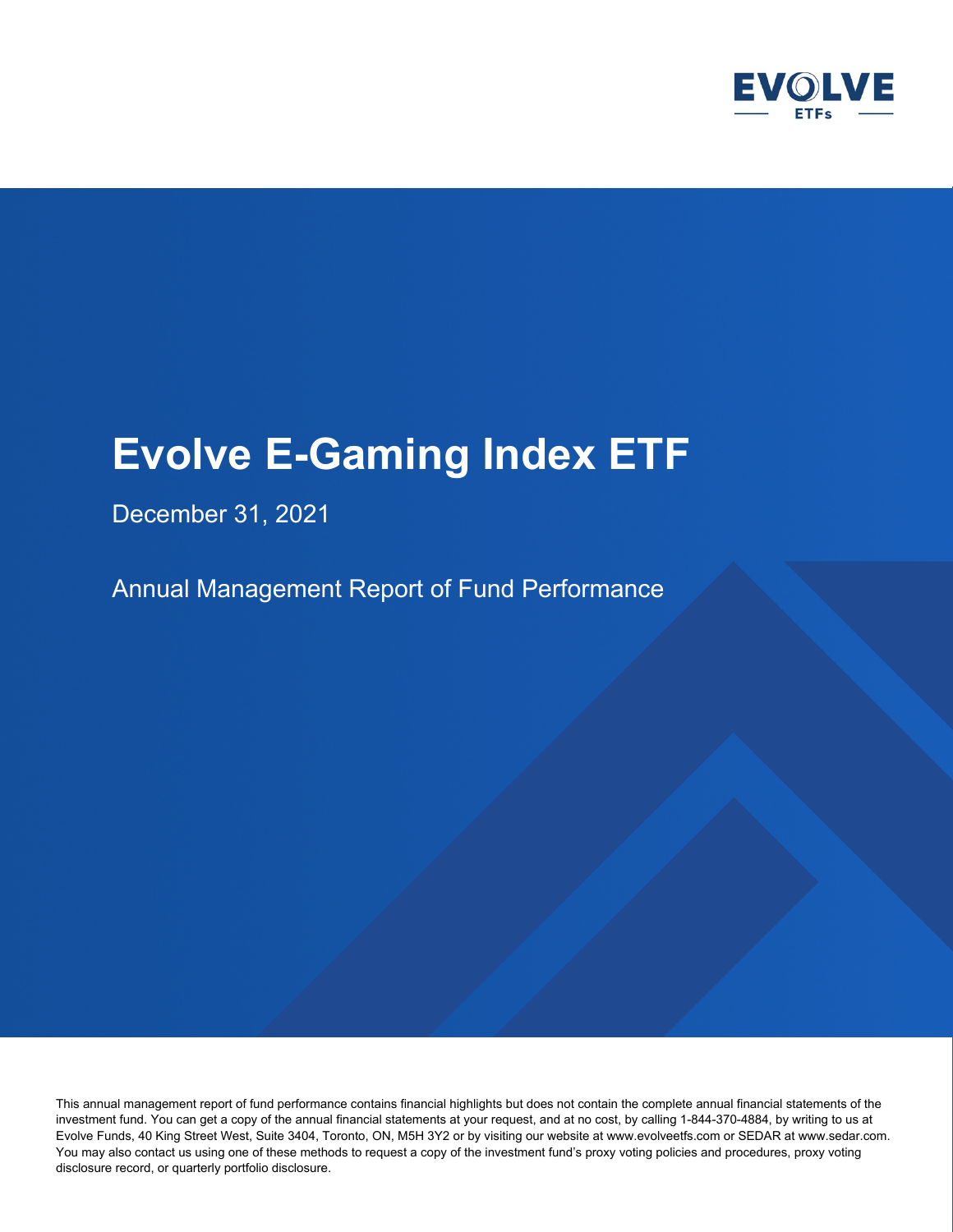December 31, 2021

#### **Investment Objective and Strategies**

The Evolve E‑Gaming Index ETF (the "Fund") seeks to replicate, to the extent reasonably possible and before fees and expenses, the performance of the Solactive eGaming Index (the "Benchmark"), or any successor thereto. The Fund primarily invests in equity securities of companies listed domestically and globally, and other issuers, with business activities in the gaming industry.

#### **Risk**

There were no changes to the Fund over the period of this report that materially affected the level of risk associated with an investment in the Fund. Prospective investors should read the Fund's most recent prospectus and consider the description of risks contained therein.

#### **Results of Operations**

For the year ended December 31, 2021, the Hedged ETF Units returned -6.2% versus the Solactive eGaming Index PR CAD Hedged return of -5.7%. The difference in performance of the hedged units relative to its benchmark can be attributed primarily to management and administration fees plus applicable sales taxes, to portfolio trading and hedging strategies and to the assumption that all distributions made by the investment fund were reinvested in additional securities whereas the index performance is of price return only. The Fund's net assets were \$58MM as at December 31, 2021.

#### **Portfolio Manager Commentary**

The games market experienced steady growth in 2021, buoyed by higher consumer spending during COVID‑19 lockdown conditions. It was expected to generate total revenues of \$180.3 billion for the year, up by 1.4% over last year.(i)

Incidentally, the audiences for games and gaming content have continued to grow, reaching some 3 billion players, representing a 5.3% increase over 2020. The Asia‑Pacific region accounted for 55% of all players.(ii)

While console and PC saw slight declines in growth due to thinner release calendars, mobile game spending continued to increase and was expected to reach \$89.6 billion from across the App Store and Google Play globally.(iii)

The cloud gaming market, on the other hand, generated more than twice as much revenues in 2021 than it did in 2020.(iv) It benefitted from greater use of smartphones, especially 5G‑ready devices. In 2021, the global number of active smartphones reached 4.6 billion (+5.7% year on year), among which 15.4%, or 703.5 million, are 5G‑ready. This represents a year‑on‑year growth of +230.9% in the number of active 5G‑ready smartphones worldwide,(v) benefitting the growth of cloud gaming.

The e‑sports market also experienced massive success in 2021, with the number of viewers increasing by 6.7% in 2021 to reach 465.1 million people. Of these viewers, 235.5 million are occasional viewers, while the remaining 229.6 million are e‑sports enthusiasts. Twitch, YouTube, and Facebook Gaming were among the channels that attracted the largest number of viewers.(vi)

The year was marked by a substantial number of corporate transactions, including mergers and acquisitions, strategic alliances, private investments, and IPOs. According to the investment banking firm Drake Star Partners, games industry deals surpassed an unparalleled \$71 billion in the first nine months of 2021.

Of the total 864 deals, 228 were M&A deals, amounting to \$31.9 billion in value.(vii) Selected M&A activity among companies held by this fund include Electronic Arts' acquisition of Glu Mobile; Zynga's acquisition of Chartboost, Starlark, and Echtra Games; and Activision Blizzard's acquisition of Digital Legends.(viii) In December, Zynga Inc. also announced that it had formed a strategic alliance with Forte, a leading developer of blockchain solutions for game publishers.(ix)

On the public listing front, selected companies held by this Fund include AppLovin which raised \$2 billion in an initial public offering, and Playtika which raised \$1.9 billion.

In corporate news, Nintendo, one of this Fund's largest holdings, sold 5.3 million Switch units through Japanese retail in 2021, that is, five times as many console units sold by all other consoles combined, with sales of PlayStation 5, PlayStation 4, Xbox Series X|S, and Nintendo's own 3DS amounting to 1.1 million units.(x)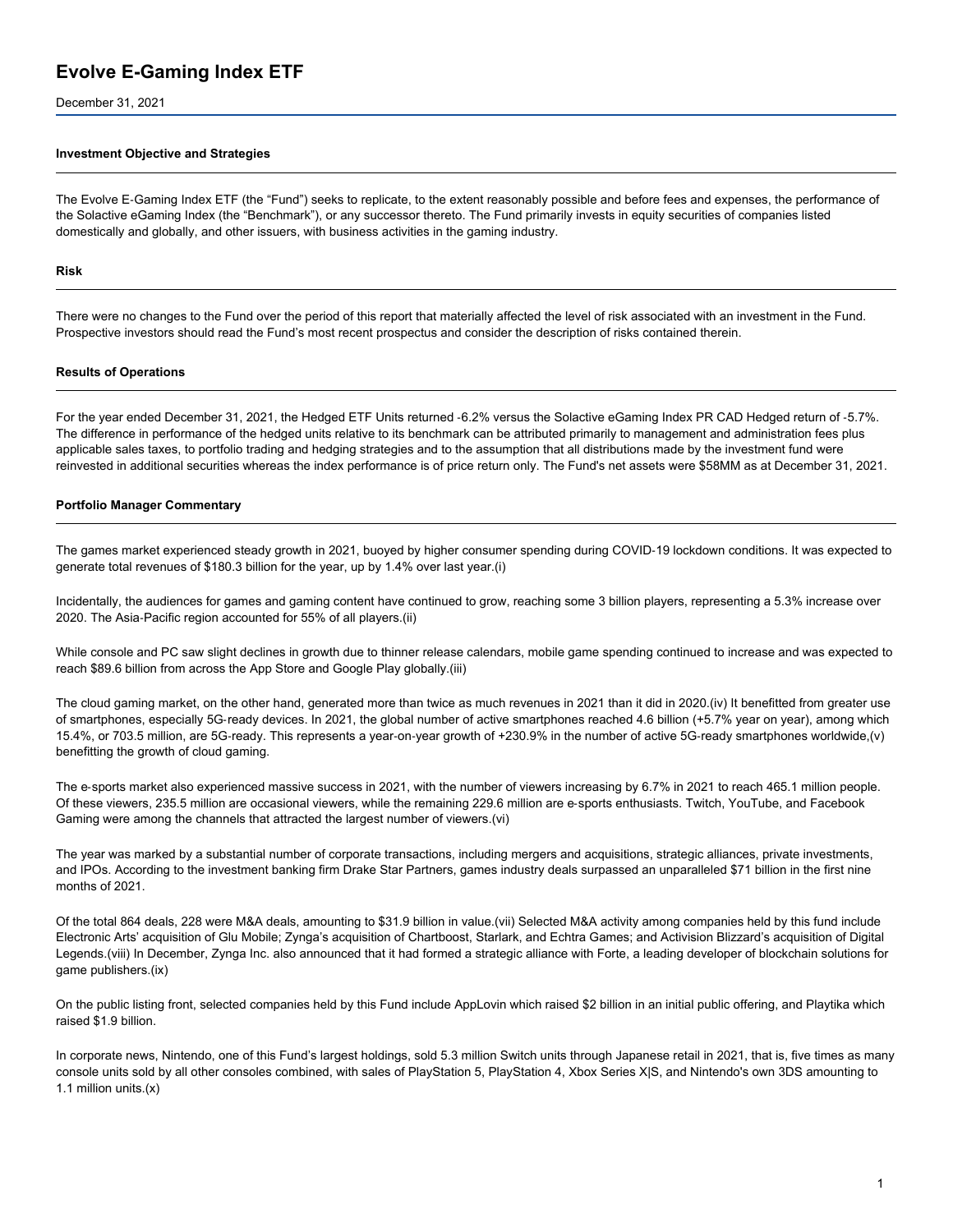December 31, 2021

#### **Performance Attribution**

For the 1‑year period ending December 31, 2021, Activision Blizzard Inc. made the largest contribution to the Fund, followed by Nintendo Co. Ltd, and Electronic Arts Inc. By weight, the Fund's largest exposure at the end of the year was to Robolox Corp., followed by Netease Inc. and Nintendo Co. Ltd.

(i) https://newzoo.com/insights/articles/the-games-market-in-2021-the-year-in-numbers-esports-cloud-gaming/

(ii) https://newzoo.com/insights/articles/the-games-market-in-2021-the-year-in-numbers-esports-cloud-gaming/

(iii) https://www.deccanherald.com/business/mobile-game-spending-in-2021-to-reach-896bn-globally-1058843.html

(iv) https://newzoo.com/insights/articles/the-games-market-in-2021-the-year-in-numbers-esports-cloud-gaming/

(v) https://newzoo.com/insights/articles/the-games-market-in-2021-the-year-in-numbers-esports-cloud-gaming/

(vi) https://newzoo.com/insights/articles/the-games-market-in-2021-the-year-in-numbers-esports-cloud-gaming/

(vii) https://venturebeat.com/2021/10/05/drake-star-partners-gaming-companies-have-raised-a-record-71b-in-844-deals-this-year/

(viii) https://investor.activisionblizzard.com/news-releases/news-release-details/activision-acquires-mobile-game-developer-digital-legends

(ix) https://www.bloomberg.com/press-releases/2021-12-21/zynga-and-forte-announce-strategic-partnership-to-drive-rapid-development-create*more‑economic‑opportunities‑for‑players‑in*

(x) https://www.gamesindustry.biz/articles/2022-01-06-nintendo-switch-sold-over-5m-units-in-japan-last-year?utm\_source=newsletter&utm *medium=email&utm\_campaign=daily&mc\_cid=0fa2d49cca&mc\_eid=6c6e61b625*

#### **Recent Developments**

In the year 2021, the COVID-19 pandemic persisted and continued to result in unprecedented actions by governments around the world to curtail the spread of the disease. These events have resulted in a high level of uncertainty and volatility in the financial markets and have had an enormous impact on businesses and consumers in all sectors. The duration and impact of these developments is unknown at this time and as such, the financial impact to investments cannot be estimated.

#### **Related Party Transactions**

Evolve Funds Group Inc. (the "Manager") complies with its current policy and procedures regarding investments in related issuers and reports periodically to the Investment Review Committee.

#### **Management Fees**

The management fees are calculated based on 0.70% per annum of the average daily net asset value of the Fund. The fees are accrued daily and are generally paid monthly. For the year ended December 31, 2021, the Fund incurred \$552,434 in management fees. These management fees were received by the Manager for the day-to-day operations of the fund, including managing the portfolio, maintaining portfolio systems used to manage the Fund, maintaining the www.evolveetfs.com website, and providing all other services including marketing and promotion.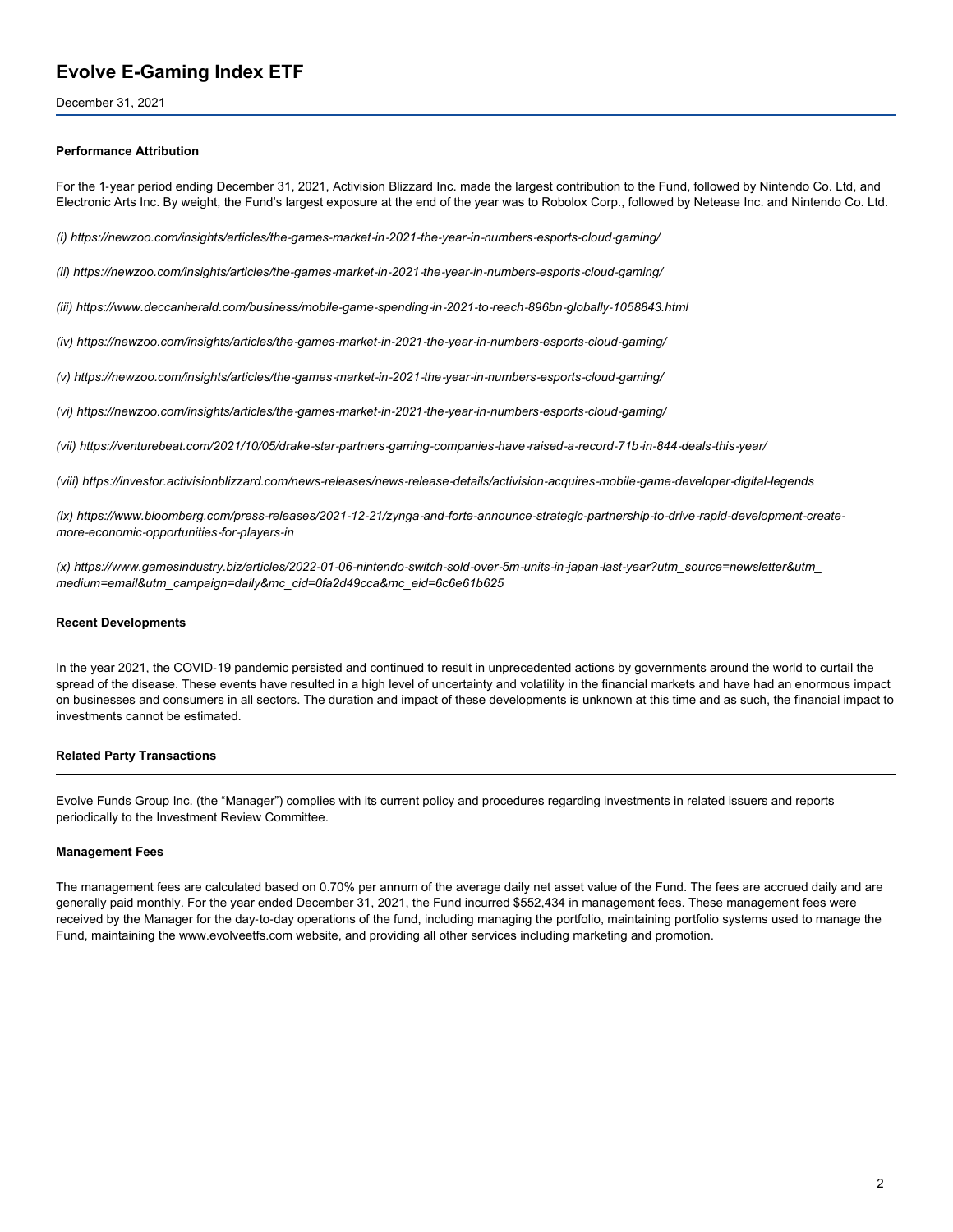December 31, 2021

#### **Administration Fees**

The administration fees are calculated based on 0.15% per annum of the average daily net asset value of the Fund. The fees are accrued daily and are generally paid monthly. For the year ended December 31, 2021, the Fund incurred \$118,379 in administration fees. These administration fees were received by the Manager for the following operating expenses of the Fund including but not limited to: mailing and printing expenses for periodic reports to unitholders; Registrar and Transfer Agent and Custodian; any reasonable out of pocket expenses incurred by the Manager or its agents in connection with their ongoing obligations to the Fund; IRC committee member fees and expenses in connection with the IRC; expenses related to compliance with NI 81‑107; fees and expenses relating to voting of proxies by a third party; insurance coverage for the members of the IRC; fees payable to the auditors and legal advisors of the Fund; regulatory filing, stock exchange and licensing fees and CDS fees; costs and expenses of complying with all applicable laws, regulations and policies, including expenses and costs incurred in connection with the continuous public filing requirements such as permitted prospectus preparation and filing expenses; and legal, accounting and audit fees and fees and expenses of the Trustee, Custodian and Manager which are incurred in respect of matters not in the normal course of the Fund's activities. The administration fee paid to the Manager by the Fund may, in any particular period, be less than or exceed the operating expenses that the Manager incurs for the Fund.

#### **Financial Highlights**

The following tables show selected key financial information about the Fund and are intended to help readers understand the Fund's financial performance for the period indicated.

#### **The Fund's Net Assets Per Unit<sup>1</sup>**

|                                                        | December 31,<br>2021 | December 31.<br>2020 | December 31.<br>2019 |
|--------------------------------------------------------|----------------------|----------------------|----------------------|
| For the periods ended:                                 | $($ \$)              | $($ \$)              | $($ \$)              |
| <b>Hedged ETF Units - Net Assets per Unit</b>          |                      |                      |                      |
| Net Assets per Unit, beginning of period               | 37.14                | 22.31                | 20.00                |
| Increase (decrease) from operations:                   |                      |                      |                      |
| Total revenue                                          | 0.35                 | 0.26                 | 0.16                 |
| Total expenses                                         | (0.48)               | (0.47)               | (0.24)               |
| Realized gains (losses)                                | 1.82                 | 2.20                 | 0.11                 |
| Unrealized gains (losses)                              | (5.33)               | 14.89                | 2.50                 |
| Total increase (decrease) from operations <sup>2</sup> | (3.64)               | 16.88                | 2.53                 |
| <b>Distributions:</b>                                  |                      |                      |                      |
| From capital gains                                     | (0.16)               | (0.06)               |                      |
| Return of capital                                      | (0.04)               | -                    | (0.03)               |
| Total annual distributions <sup>3</sup>                | (0.20)               | (0.06)               | (0.03)               |
| Net Assets per Unit, end of period                     | 34.66                | 37.14                | 22.31                |

1 This information is derived from the Fund's audited annual financial statements as at December 31, 2021, 2020, and 2019. The Fund effectively began operations on June 13, 2019.

2 Net assets and distributions are based on the actual number of units outstanding at the relevant time. The increase (decrease) from operations is based on the weighted average number of units outstanding over the period.

3 Distributions were paid in cash or reinvested in additional units of the Fund, or both. Actual distributions may vary slightly owing to rounding.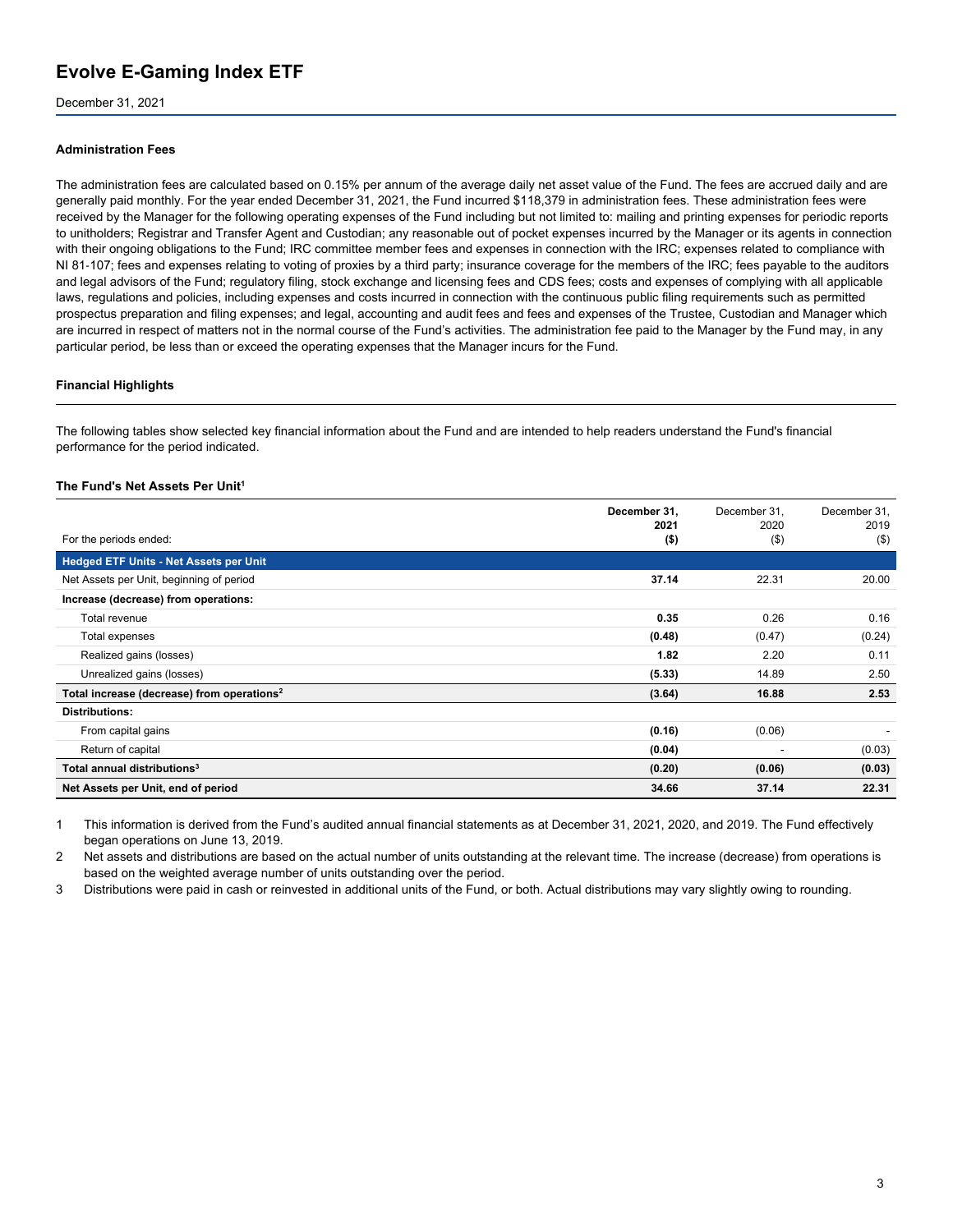December 31, 2021

#### **The Fund's Ratios/Supplemental Data**

| For the periods ended:                      | December 31,<br>2021 | December 31.<br>2020 | December 31,<br>2019 |
|---------------------------------------------|----------------------|----------------------|----------------------|
| Hedged ETF Units - Ratios/Supplemental Data |                      |                      |                      |
| Total Net Asset Value (\$) <sup>4</sup>     | 58,049,592           | 41,783,501           | 2,231,075            |
| Number of units outstanding <sup>4</sup>    | 1,675,000            | 1,125,000            | 100,000              |
| Management expense ratio <sup>5</sup>       | 0.97%                | 0.96%                | 0.99%                |
| Trading expense ratio <sup>6</sup>          | 0.17%                | 0.42%                | 0.98%                |
| Portfolio turnover rate <sup>7</sup>        | 90.93%               | 31.35%               | 0.29%                |
| Net Asset Value per unit (\$)               | 34.66                | 37.14                | 22.31                |
| Closing market price (\$)                   | 34.54                | 37.26                | 22.32                |

4 This information is provided as at December 31, 2021, 2020, and 2019.

5 Management expense ratio ("MER") is based on total expenses plus harmonized sales tax (excluding distributions, commissions and other portfolio transaction costs) for the stated period and is expressed as an annualized percentage of daily average net asset value during the period.

- 6 The trading expense ratio represents total commissions and other portfolio transaction costs expressed as an annualized percentage of average daily net assets during the period.
- 7 The Fund's portfolio turnover rate indicates how actively the Fund's portfolio manager trades its portfolio investments. A portfolio turnover rate of 100% is equivalent to the Fund buying and selling all of the securities in its portfolio once in the course of the period. The higher the Fund's portfolio turnover rate in a period, the greater the trading costs payable by the Fund in the period, and the greater the chance of an investor receiving taxable capital gains in the period. There is not necessarily a relationship between a high turnover rate and the performance of a fund.

#### **Past Performance**

The performance information does not take into account sales, redemption, distribution, income taxes payable by any unitholder or other optional charges that, if applicable, would have reduced returns or performance. The performance information shown assumes that all distributions made by the investment fund in the periods shown were reinvested in additional securities of the investment fund. How the Fund has performed in the past does not necessarily indicate how it will perform in the future.

#### **Year**‑**by**‑**Year Returns**

The bar chart below shows the Hedged ETF Units' performance for each of the financial years shown. The chart shows, in percentage terms, how much an investment made in the Fund on the first day of each financial year would have grown or decreased by the last day of each financial year.

#### **HERO Hedged ETF Units1<sup>1</sup>**



1 The Hedged ETF Units of the Fund effectively began operations on June 13, 2019.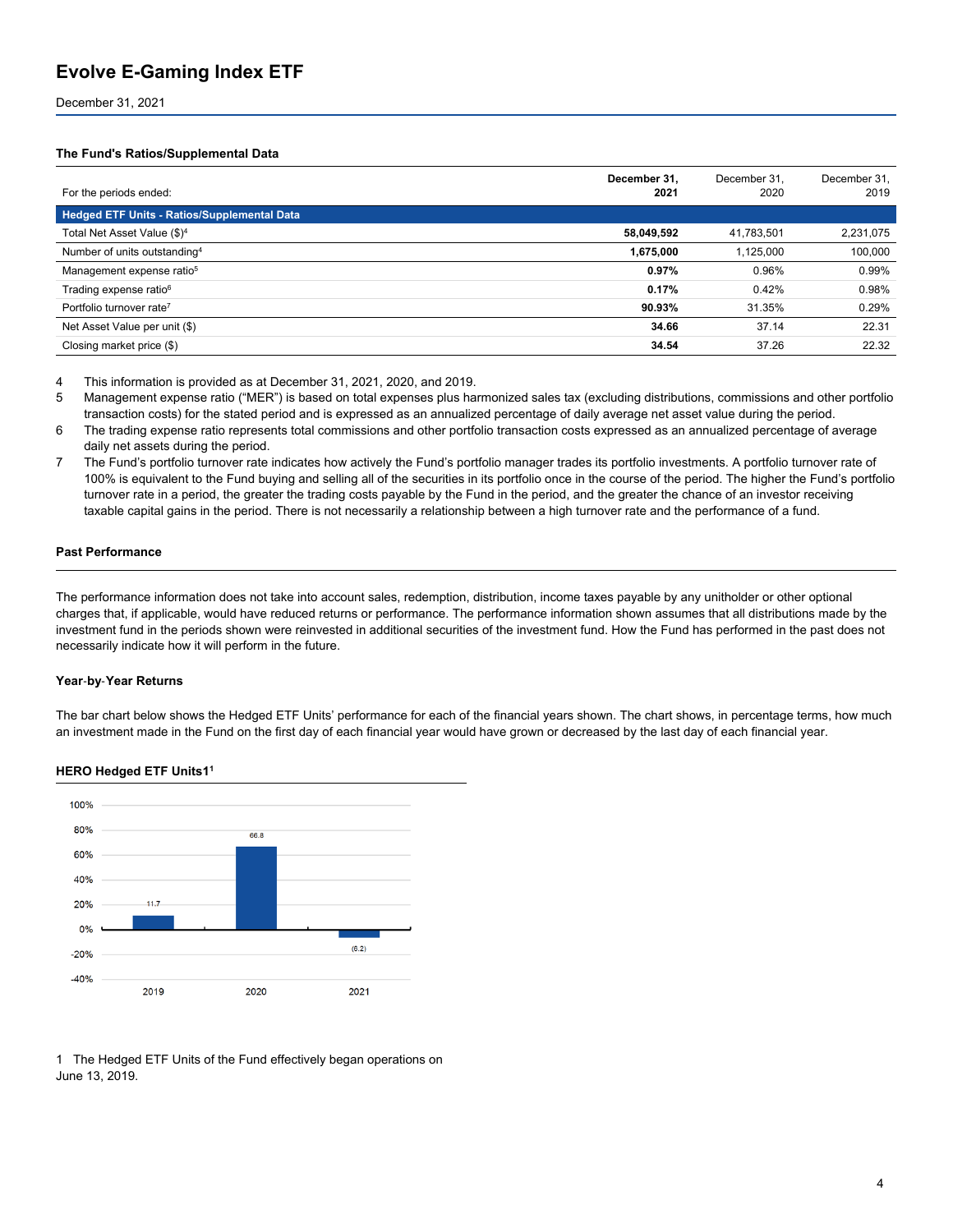December 31, 2021

#### **Annual Compound Return**

The table below shows the historical annual compound total return of the Hedged ETF Units. The returns are for period ended December 31, 2021. For a discussion of the relative performance of the Fund as compared to the index, please refer to the "Results of Operations" section in the "Management Discussion of Fund Performance".

| Since Inception <sup>1</sup>          | 1 Year<br>(%)<br>(% ) |  |
|---------------------------------------|-----------------------|--|
| <b>Hedged ETF Units</b>               | (6.2)<br>24.5         |  |
| Solactive eGaming Index PR CAD Hedged | 26.5<br>(5.7)         |  |

1 From inception date of June 13, 2019.

#### **Summary of Investment Portfolio**

#### **Top 25 Positions**

|                                      | Percentage of Net<br>Asset Value |
|--------------------------------------|----------------------------------|
| Security                             | (% )                             |
| Roblox Corporation                   | 12.0                             |
| NetEase Inc., ADR                    | 10.6                             |
| Nintendo Company Limited, ADR        | 9.7                              |
| Electronic Arts Inc.                 | 8.2                              |
| Activision Blizzard Inc.             | 8.0                              |
| AppLovin Corporation                 | 4.9                              |
| Take-Two Interactive Software Inc.   | 4.4                              |
| <b>NEXON Company Limited</b>         | 4.0                              |
| Bilibili Inc., ADR                   | 3.3                              |
| <b>NCSoft Corporation</b>            | 2.7                              |
| Embracer Group AB                    | 2.2                              |
| Netmarble Corporation                | 2.0                              |
| Pearl Abyss Corporation              | 1.7                              |
| Playtika Holding Corporation         | 1.6                              |
| Zynga Inc.                           | 1.5                              |
| Konami Holdings Corporation          | 1.5                              |
| Koei Tecmo Holdings Company Limited  | 1.5                              |
| Capcom Company Limited               | 1.4                              |
| Square Enix Holdings Company Limited | 1.4                              |
| Ubisoft Entertainment SA, ADR        | 1.3                              |
| Kingsoft Corporation Limited         | 1.3                              |
| Kakao Games Corporation              | 1.3                              |
| Wemade Company Limited               | 1.0                              |
| CD Projekt SA                        | 1.0                              |
| Sega Sammy Holdings Inc.             | 0.9                              |
| Total                                | 89.4                             |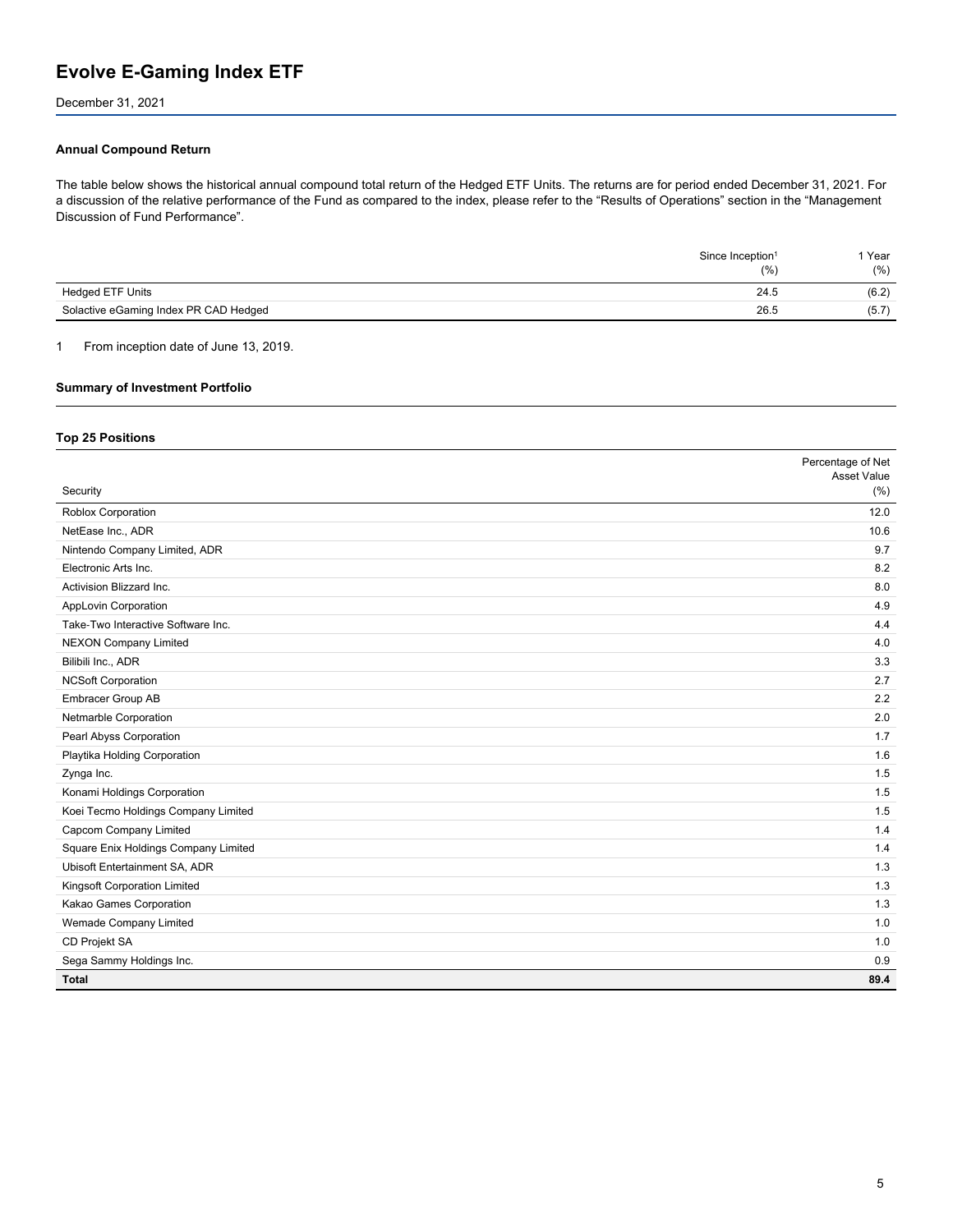December 31, 2021

#### **Industry Allocation**

|                                | Percentage of Net<br>Asset Value |
|--------------------------------|----------------------------------|
| Portfolio by Category          | (%)                              |
| <b>Equities</b>                |                                  |
| <b>Communication Services</b>  | 91.2                             |
| <b>Consumer Discretionary</b>  | 1.1                              |
| Information Technology         | 4.9                              |
| <b>Derivative Assets</b>       | 2.7                              |
| <b>Derivative Liabilities</b>  | (0.2)                            |
| Cash and Cash Equivalents      | 1.7                              |
| Other Assets, less Liabilities | (1.4)                            |
| <b>Total</b>                   | 100.0                            |

The summary of Investment Portfolio may change due to the ongoing portfolio transactions of the Fund. Updates are available quarterly by visiting our website at www.evolveetfs.com.